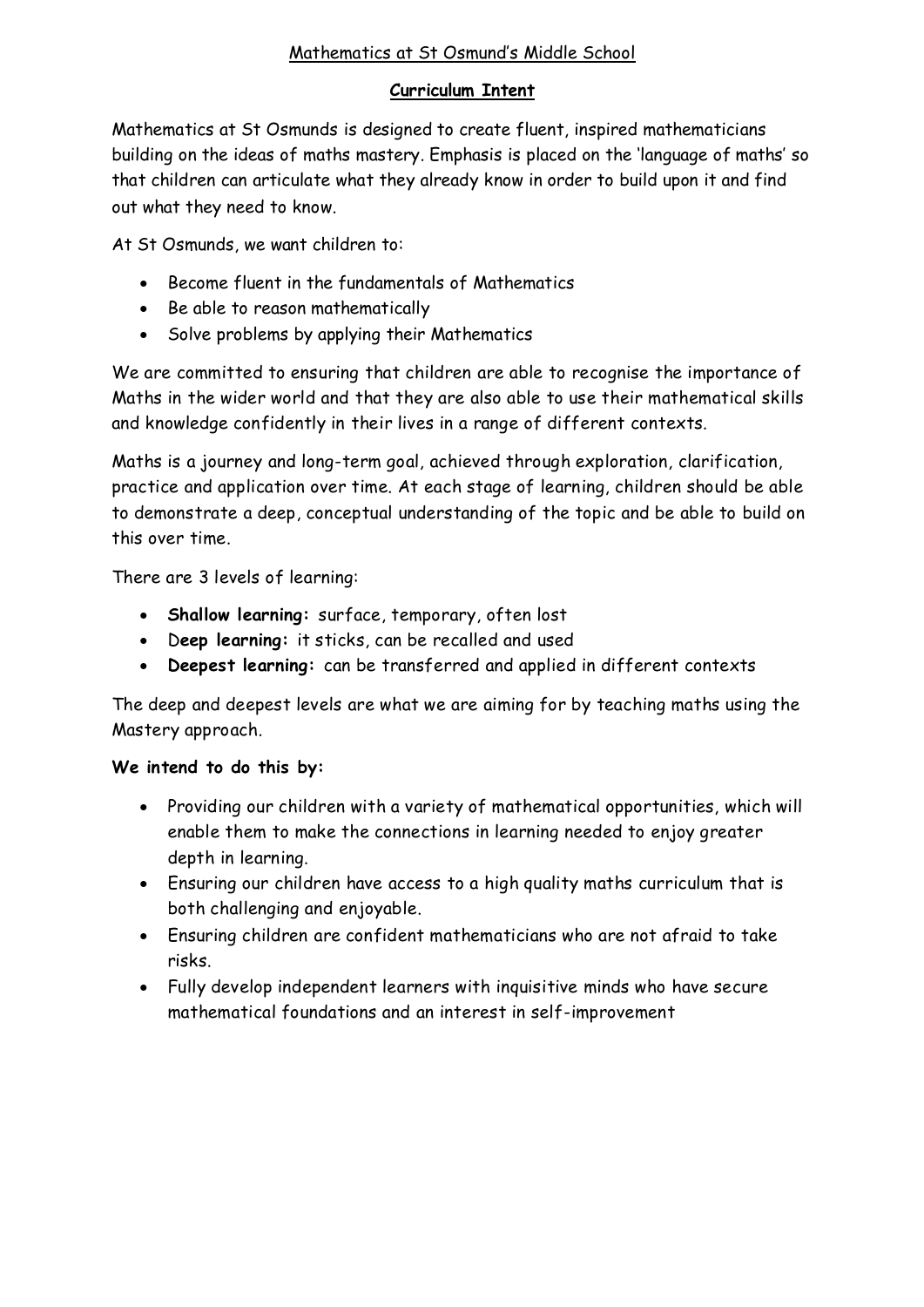### **Reflecting our school values of Faith, Community Hope and Love**

We have high **hopes** for all children to achieve their full God-Given potential, feeling safe and secure in their environment to learn. We **hope** and strive for excellence across the curriculum, giving every pupil the opportunity to flourish and achieve their aspirations. We want to give children an overwhelming sense of belonging to our school **community**: building each other up, encouraging one another and supporting one another. Our students show **respect** towards one another and God's beautiful creation by being kind, caring and compassionate in word and action. Everyone feels valued as we show **love** to our neighbours. We know that every member of our community is a unique individual; we celebrate the diverse nature of our community and the wider world.

Mathematics is a subject built on the discovery of creative thinkers. We want all children to enjoy Mathematics and to experience success in the subject, with the ability to reason mathematically. We are committed to developing children's curiosity about the subject, as well as an appreciation of the beauty and power of Mathematics.

# **Curriculum Implementation**

The content and principles underpinning the 2014 Mathematics curriculum and the Maths curriculum at St Osmunds Middle School reflect those advocated by the Mastery approach found in high-performing education systems internationally. These principles and features characterise this approach and convey how our curriculum is implemented:

- Teachers reinforce an expectation that all children are capable of achieving high standards in Mathematics.
- The large majority of children progress through the curriculum content at the same pace. Differentiation is achieved by emphasising deep knowledge and through individual support and intervention.
- Teaching is underpinned by methodical curriculum design and supported by carefully crafted lessons and resources to foster deep conceptual and procedural knowledge.
- Practice and consolidation play a central role. Carefully designed variation within this builds fluency and understanding of underlying mathematical concepts.
- Teachers use precise questioning in class to test conceptual and procedural knowledge and assess children regularly to identify those requiring additional support.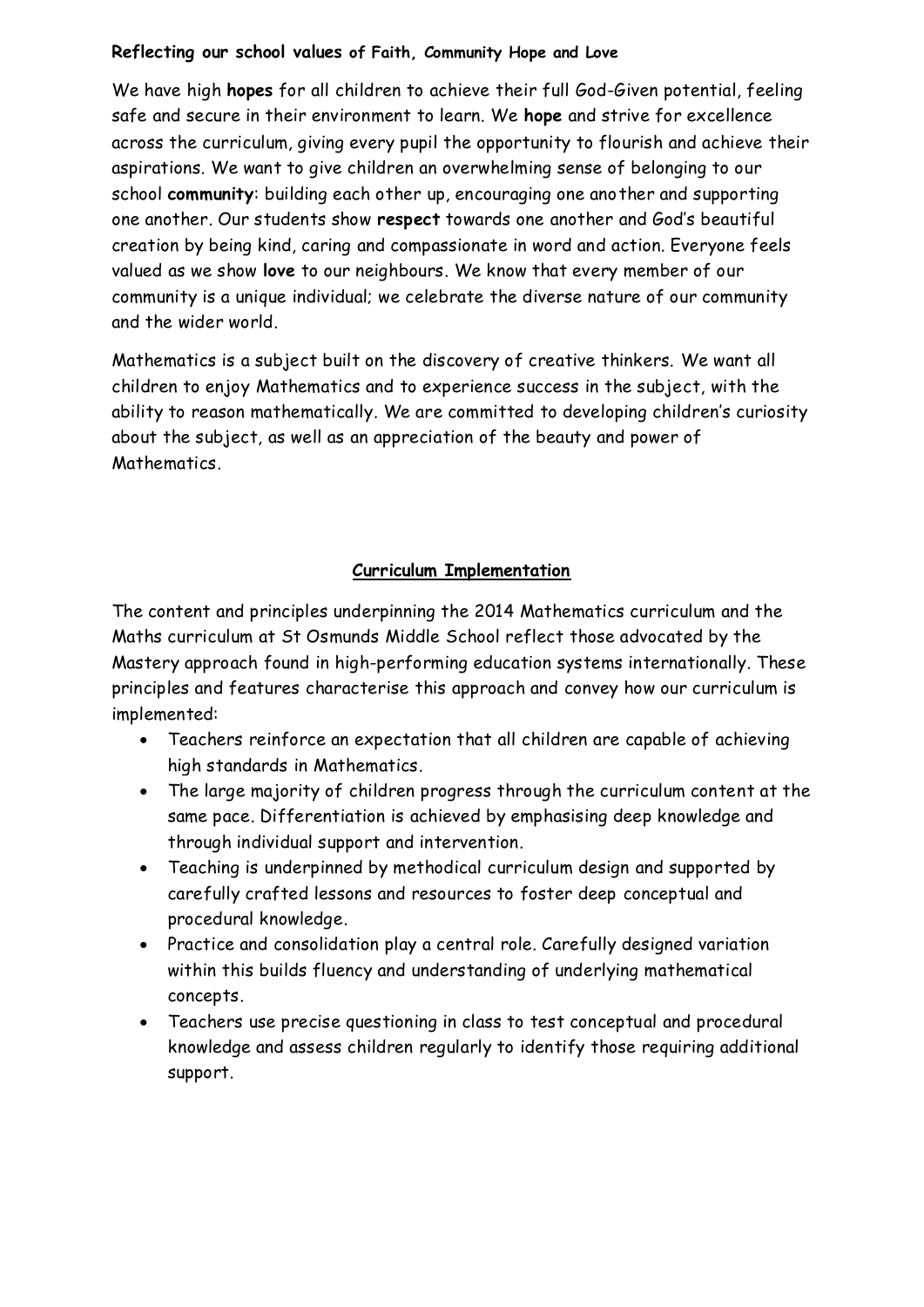# **Equality of opportunity**

The Mathematics curriculum is designed to be accessed by all learners regardless of prior attainment. At KS2, children are taught in mixed prior attainment classes (introduction of a small, SEN-register led group in Year 5 and 6 September 2021. 5-8 children per year-group who are working at a level which means they cannot access the work in class, with a number age of 4-5 years. Taught by a teacher). At KS3, children are taught in either a higher prior attainer class or mixed prior attainment classes. We believe that students should be supported at their point of need within the classroom and that having mixed prior attainment classes is essential at this age for the confidence of all learners. Vocabulary based knowledge organisers have proven to be a useful tool to help all students.

Children who are needing additional help outside of the classroom have the opportunity to work with a TA or teacher during small group sessions taken during non-core lessons. Pupil premium children who need extra support are seen first and, where possible, again before the end of the year. From September 2021: all PP children, regardless of prior attainment, will receive additional maths sessions with a tutor to challenge and stretch them. This is responding to research which shows that higher attaining PP children make less progress through to GCSE.

We provide for Prior Higher Attainers, or any children who are able to grasp the learning within the lesson rapidly, by: giving opportunities for children to explore concepts in more depth during the 'discovery' phase of the lesson; starting the children at different points in the independent work; and providing additional stretch activities if required.

In year 6, children not yet at age related expectations are offered the opportunity to attend booster classes with their parents. We believe this has strengthened the link between home and school as well as raising outcomes (First done Spring 2020; intention to repeat in Spring 2021 was not realised due to covid.)

Seating plans identify children with specific additional needs and Pupil Premium children. At St Osmunds we have a 'PP first' culture and teachers check in with these identified pupils in every lesson.

# **Curriculum coverage**

To ensure curriculum coverage, pace and high expectations we use Power Maths (KS2) and White Rose Maths (KS3) to structure our Mathematics curriculum. Teachers use the year group appropriate objectives for all children unless a child is significantly behind age related expectations and on a separate learning passport / EHCP.

# **Planning**

1. Long term: National Curriculum

2. Medium term: The use of Power Maths at KS2 and White Rose at KS3 to provide learners with small-step learning opportunities and to support teachers in planning.

3. Short term: -

Daily lessons are designed in parts: a fluency/ recall starter, a discovery task, sharing tasks and independent work.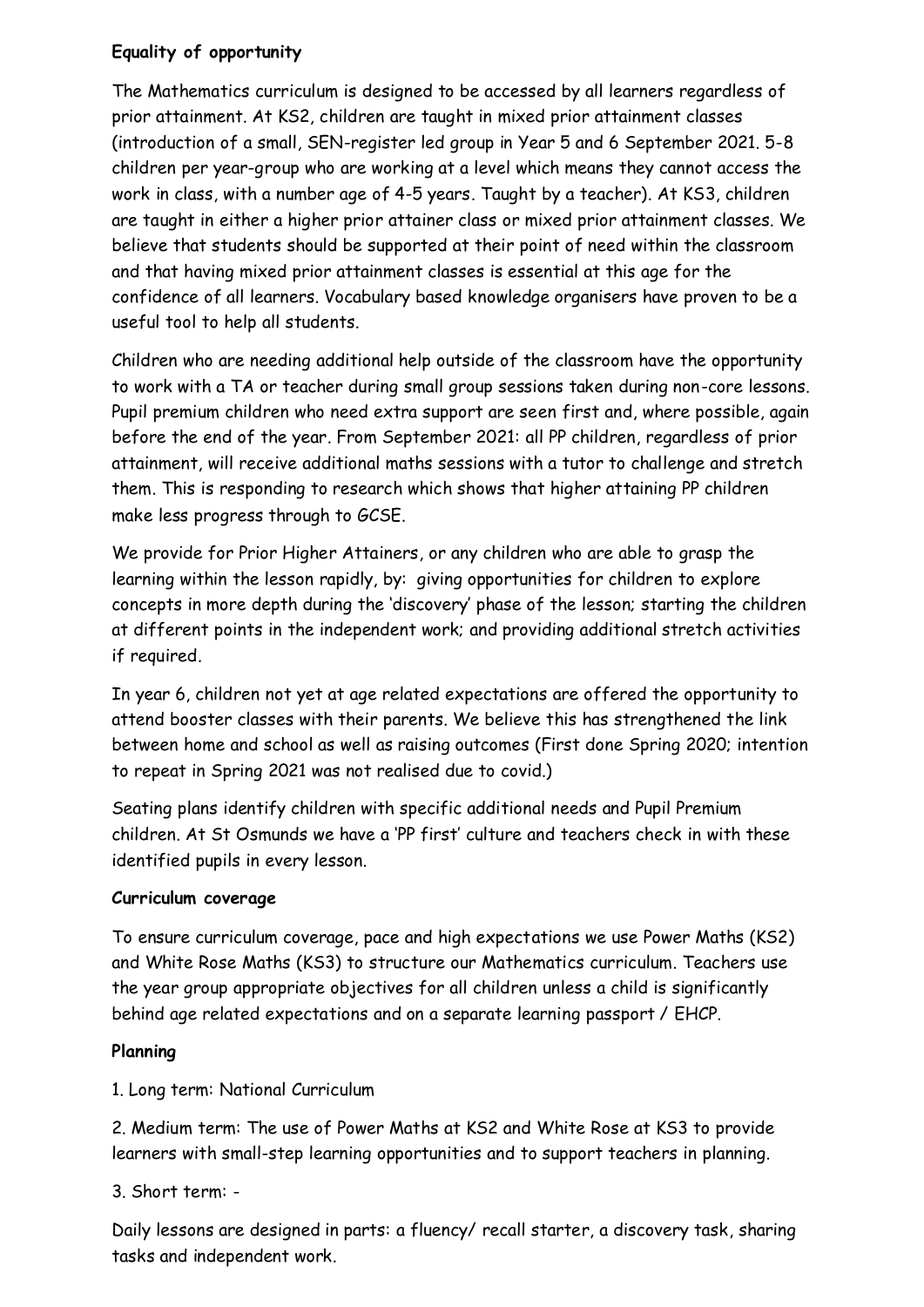#### **Lesson Design**

|                                                                                  |                                                                                                                                        | <b>In Focus</b>                                                                                                                                                                                                                                                                                         |                                               | Let's Learn                                                                                     | <b>Guided Practice</b>                                                           | <b>Independent Practice</b>                                                                                                       |
|----------------------------------------------------------------------------------|----------------------------------------------------------------------------------------------------------------------------------------|---------------------------------------------------------------------------------------------------------------------------------------------------------------------------------------------------------------------------------------------------------------------------------------------------------|-----------------------------------------------|-------------------------------------------------------------------------------------------------|----------------------------------------------------------------------------------|-----------------------------------------------------------------------------------------------------------------------------------|
| What is happening<br>to enable<br>mathematical<br>thinking and<br>metacognition? | Explore                                                                                                                                | <b>Structured discussion</b><br>(informed by or led by<br>Let's Learn)                                                                                                                                                                                                                                  | Journaling                                    | Read & Reflect                                                                                  | Trying out, maths talk                                                           | Maths on your own                                                                                                                 |
| Point                                                                            |                                                                                                                                        | Deep mathematical thinking at a relational level                                                                                                                                                                                                                                                        | Children capture<br>and own their<br>method/s | Compare the 'friends'<br>in MNP's journaling<br>with ours                                       | Opportunity for teacher<br>to assess children's<br>mathematical<br>understanding | Children independently<br>apply their learning                                                                                    |
| <b>CPA</b>                                                                       | Pictorial<br>Concrete.<br>Abstract                                                                                                     |                                                                                                                                                                                                                                                                                                         |                                               |                                                                                                 |                                                                                  |                                                                                                                                   |
| Children                                                                         | Plain language<br>Informal language<br>Use manipulatives<br>(expose and explore<br>the mathematical<br>structure)<br>Cognitive freedom | Cognitive freedom to<br>make links with their<br>conceptual<br>understanding                                                                                                                                                                                                                            |                                               | Be metacognitive -<br>connect with what<br>they know and how<br>they know it                    | Check and balance<br>Use and utilise their<br>journaling                         | Work as independent<br>mathematicians:<br>1) secure maths<br>concepts<br>2) can figure out maths<br>3) can act<br>metacognitively |
| <b>Developmental</b><br>continuum                                                |                                                                                                                                        | Explore it (unstructured)                                                                                                                                                                                                                                                                               |                                               | Talk it (structured).                                                                           |                                                                                  | Write it down                                                                                                                     |
| <b>Teacher</b>                                                                   | Acts as a catalyst for<br>exploration<br><b>Facilitates</b><br>Has intent based on<br>the concept                                      | Open questions<br>Ping-pong as chn are<br>actively engaging with<br>maths (manipulatives /<br>calculating / drawing a<br>bar model)<br>Small steps<br>Layering understanding<br><b>Embedded remediation</b><br>Captures methods - on<br>board<br>No closed questions<br>No answers<br>No right or wrong |                                               | What do we know<br>which will help here?<br>What do I need to do?<br>Why?<br>What will help me? |                                                                                  | Work with children<br>needing additional<br>scaffolding / catch up                                                                |

Maths talk and metacognition is a significant part of the lesson design.

As part of both the Power Maths at KS2, new concepts are shared within the context of an initial related problem, which children are able to discuss in partners. This initial problem-solving activity prompts discussion and reasoning, as well as promoting an awareness of maths in relatable real-life contexts that link to other areas of learning. Teachers use careful questions to draw out children's discussions and their reasoning. The class teacher then leads children through strategies for solving the problem, including those already discussed. Independent work provides the means for all children to develop their fluency further, before progressing to more complex related problems. Mathematical topics are taught in blocks, to enable the achievement of 'mastery' over time. Each block provides the means to achieve greater depth, with children grasping the concepts more rapidly being offered rich and sophisticated problems or investigative tasks within the lesson as appropriate. All areas are provided for the learning at KS2 by Power Maths, with teachers supplementing or adapting for the needs of the individual learners within the class.

White Rose is used as a basis for learning at KS3 and teachers use the same principles of lesson design when planning their KS3 lesson sequences as they use at KS2.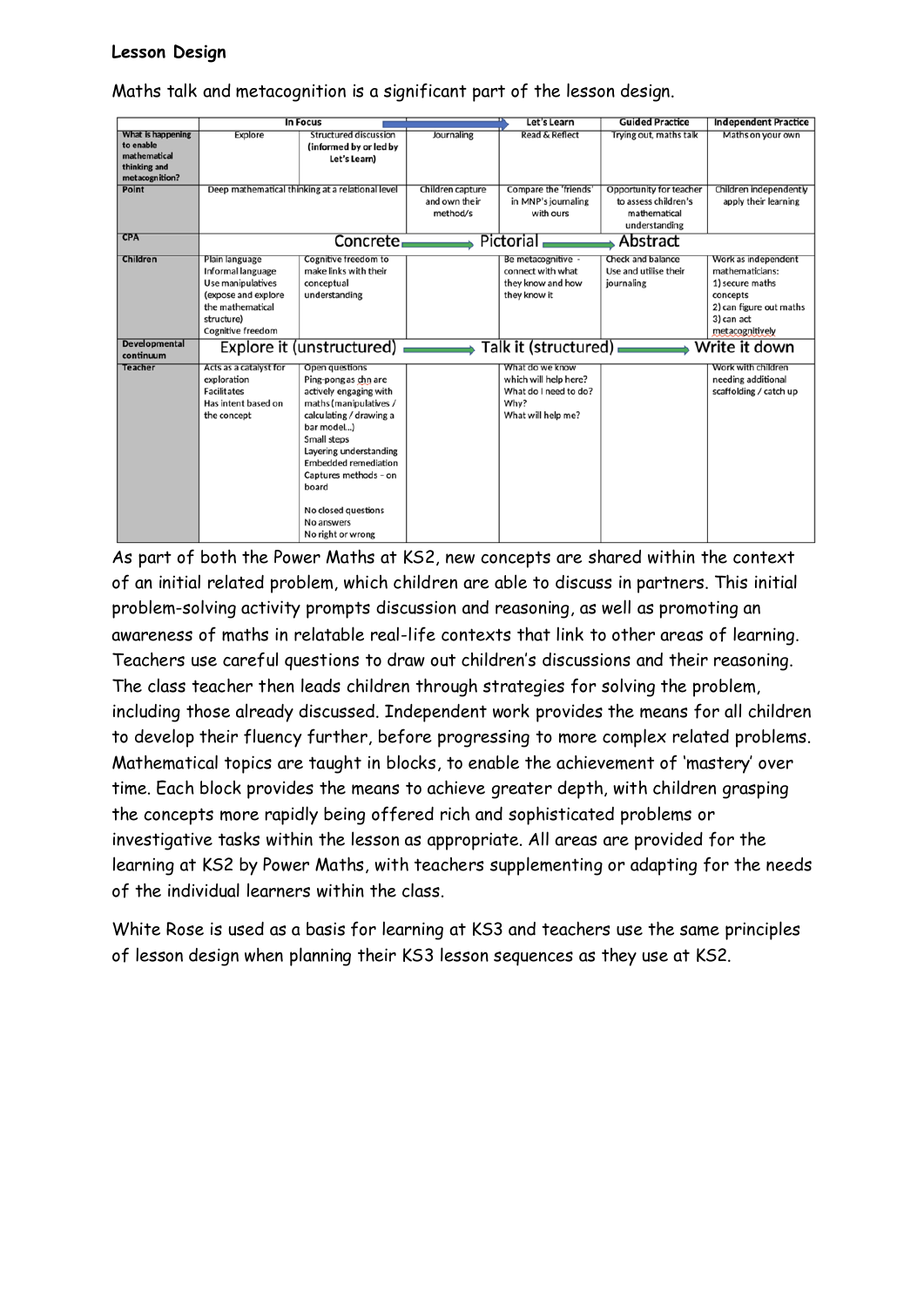### **Concrete, pictorial, abstract**

**Concrete –** children have the opportunity to use concrete objects and manipulatives to help them understand and explain what they are doing.

**Pictorial** – children then build on this concrete approach by using pictorial representations, which can then be used to reason and solve problems. **Abstract –** With the foundations firmly laid, children can move to an abstract approach using numbers and key concepts with confidence.

Objects, pictures, words, numbers and symbols are everywhere. The mastery approach incorporates all of these to help children explore and demonstrate mathematical ideas, enrich their learning experience and deepen understanding. Together, these elements help cement knowledge so pupils truly understand what they've learnt.

All pupils, when introduced to a key new concept, should have the opportunity to build competency in this topic by taking this approach. Pupils are encouraged to physically represent mathematical concepts. Objects and pictures are used to demonstrate and visualise abstract ideas, alongside numbers and symbols.

# **Teaching**

'Quality first teaching' linked to teaching standards:

All teachers:

1. 'Know where their children are' through the use of concise summative assessment, prior learning, assessment, maths talk

2. 'Understand where their children need to be' through a secure understanding of year group expectations and/or pre key stage expectations and incisive, ongoing, formative assessment

3. 'Know how they are going to get them there' through the use of a range of strategies to promote independence, mastery and high expectations of ALL.

4. Effectively deploy adults, specifically during introductions, plenaries & catch-up sessions 5. Plan for progression during and between lessons.

# **Assessment**

1.Summative/ diagnostic (where necessary) – White Rose, Power Maths, GL tests, past SATs papers, CAT tests.

2. Formative / ongoing

3.Prior & Post learning – informs future planning, demonstrates progress in books, celebrates effort and achievement.